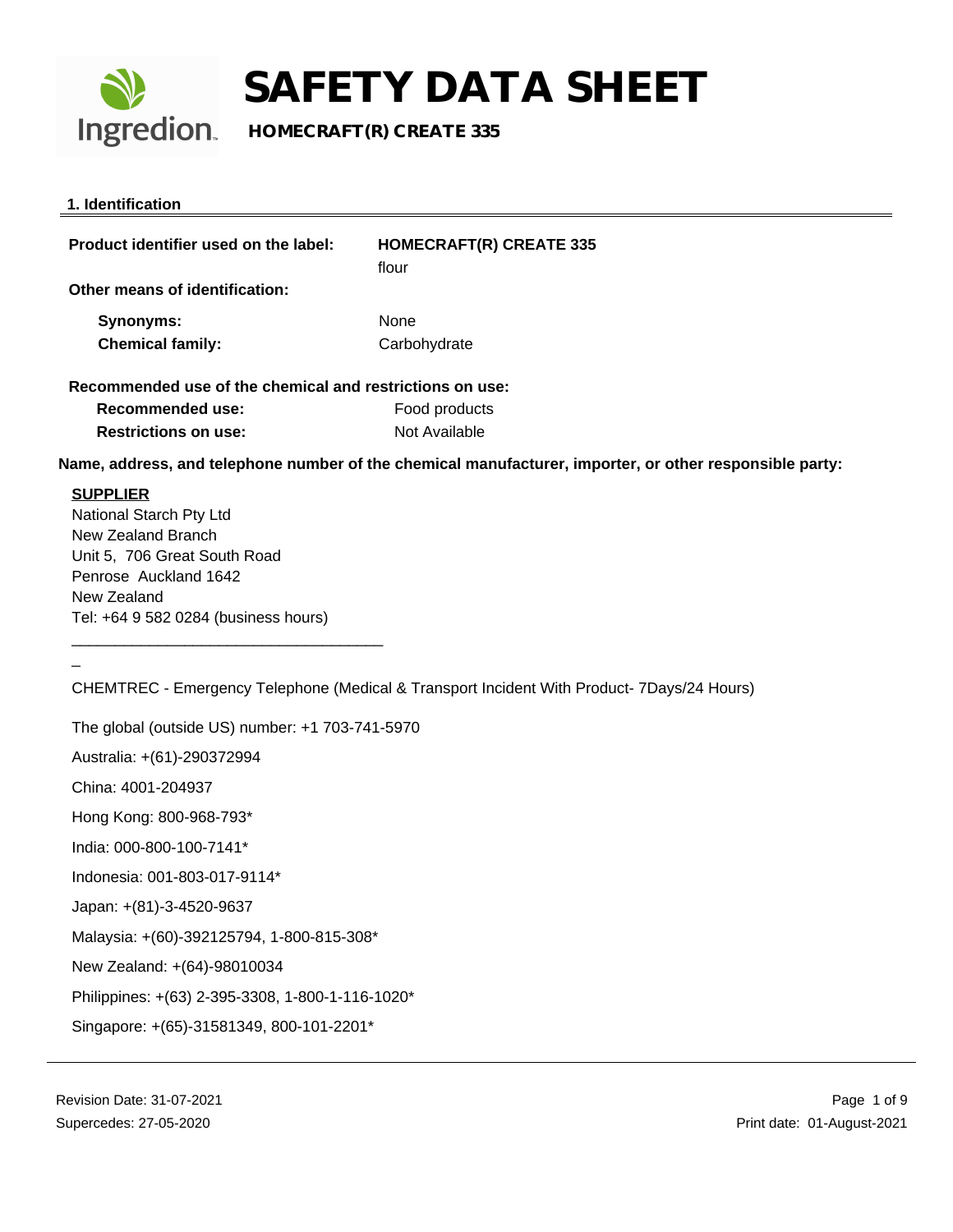

### **Ingredion HOMECRAFT(R) CREATE 335**

South Korea: +(82) 070-7686-0086, 00-308-13-2549\*

Taiwan: +886-2-7741-4207\*, 00801-14-8954\*

Thailand: 001-800-13-203-9987\*

Vietnam: +(84)-444581938

\* Phone numbers for countries marked with an asterisk must be dialed within the country

SDS Requests and general information, please contact Local Customer Service: See phone numbers in Section 16

#### **2. Hazard(s) identification**

**Classification of the chemical in accordance with paragraph (d) of §1910.1200 GHS Classification:** Not classified by GHS criteria

**Label elements, including precautionary statements:** 

| <b>GHS Hazard</b><br>Symbols:     | No hazard<br>symbols<br>required   |
|-----------------------------------|------------------------------------|
| <b>Signal Word:</b>               | No signal word needed.             |
| <b>Hazard Statements:</b>         | No Hazard Statement needed.        |
| <b>Prevention:</b>                | No Precautionary Statement needed. |
| Hazards not otherwise classified: | None known.                        |

#### **3. Composition/information on ingredients**

| <b>Chemical Name</b>                        | CAS # | % |
|---------------------------------------------|-------|---|
| This product is not classified as hazardous |       |   |

#### **4. First-aid measures**

**Description of necessary measures, subdivided according to the different routes of exposure, i.e., inhalation, skin and eye contact, and ingestion**

| Inhalation:          | Remove to fresh air. Get medical attention if irritation persists.                                                                                 |
|----------------------|----------------------------------------------------------------------------------------------------------------------------------------------------|
| <b>Eye Contact:</b>  | If symptoms develop, obtain medical attention. Remove particles by<br>irrigating with eye wash solution or clean water, holding the eyelids apart. |
| <b>Skin Contact:</b> | Wash skin with soap and water.                                                                                                                     |
| Ingestion:           | None required.                                                                                                                                     |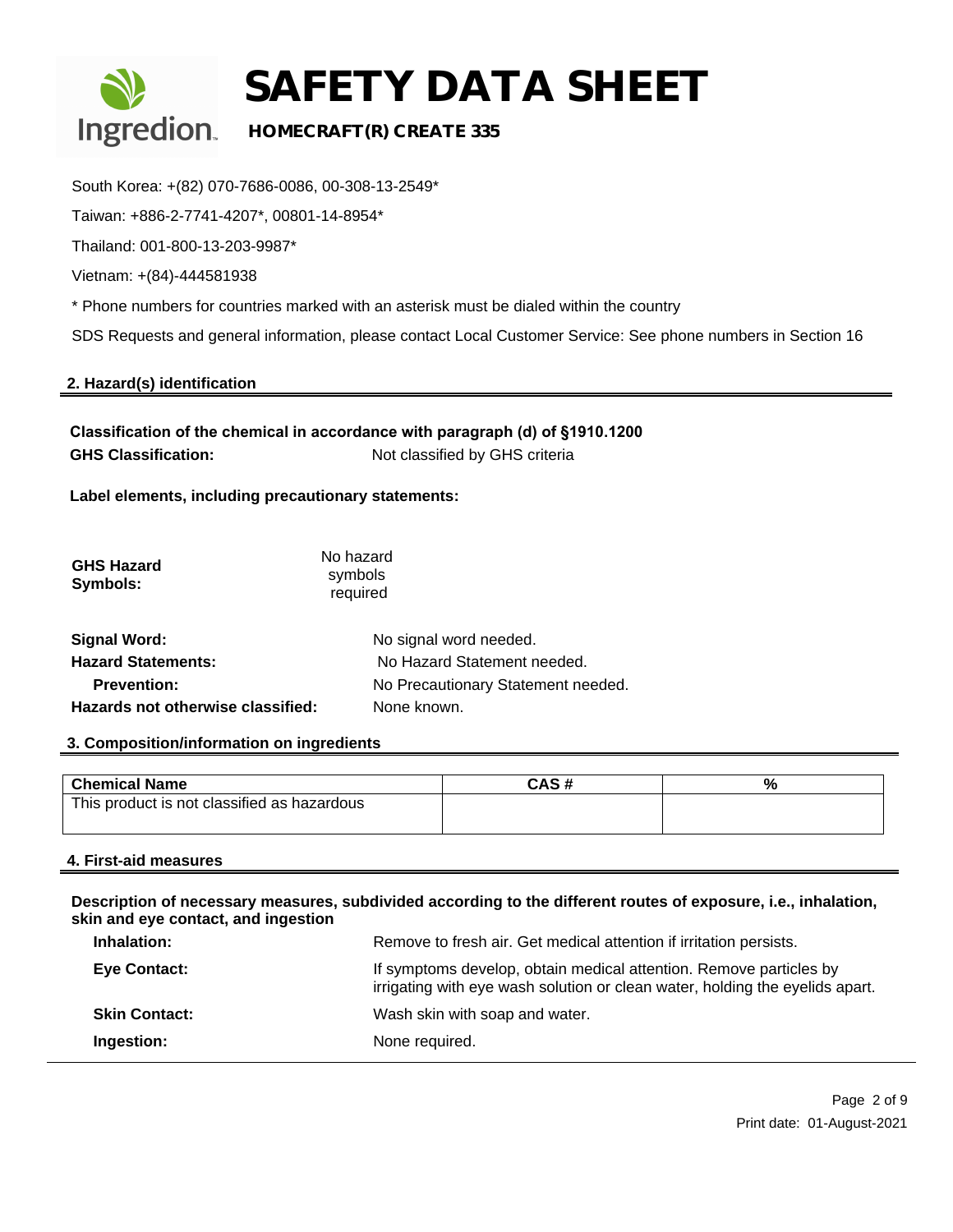

## **SAFETY DATA SHEET**

| Indication of immediate medical<br>attention and special treatment                | None known.                                                                                                                                                              |  |
|-----------------------------------------------------------------------------------|--------------------------------------------------------------------------------------------------------------------------------------------------------------------------|--|
| needed, if necessary:<br>Most important symptoms/effects,                         | Possible physical irritant from dust particles. Potential for dust explosion.                                                                                            |  |
| acute and delayed:                                                                |                                                                                                                                                                          |  |
| 5. Fire-fighting measures                                                         |                                                                                                                                                                          |  |
|                                                                                   |                                                                                                                                                                          |  |
| Suitable extinguishing media:<br>Unsuitable extinguishing media:                  | Dry Chemical, CO2, Water Fog, Foam<br>None known.                                                                                                                        |  |
| Specific hazards arising from the<br>chemical:                                    | Dust may be explosive if mixed with air in critical proportions and in the<br>presence of a source of ignition.                                                          |  |
| <b>Hazardous combustion products:</b>                                             | This product does not undergo spontaneous decomposition. Typical<br>combustion products are carbon monoxide, carbon dioxide, nitrogen and                                |  |
| Special protective equipment and<br>precautions for fire-fighters:                | water.<br>No special procedures are required.                                                                                                                            |  |
| 6. Accidental release measures                                                    |                                                                                                                                                                          |  |
| <b>Personal precautions, protective</b><br>equipment and emergency<br>procedures: | Use personal protective equipment as required.                                                                                                                           |  |
| <b>Environmental precautions:</b>                                                 | No data available                                                                                                                                                        |  |
| <b>Methods and materials for</b><br>containment and cleaning up:                  | Normal precautions for "nuisance dust" should be observed. Avoid<br>prolonged inhalation of dust. Sweep up or vacuum up and place in<br>suitable container for disposal. |  |
| 7. Handling and storage                                                           |                                                                                                                                                                          |  |
| Precautions for safe handling:                                                    | Normal precautions for handling chemicals are applicable.                                                                                                                |  |
| Conditions for safe storage, including any incompatibilities:                     |                                                                                                                                                                          |  |
| Safe storage conditions:                                                          |                                                                                                                                                                          |  |
| <b>Special Sensitivity:</b>                                                       | Not available                                                                                                                                                            |  |
| <b>Sensitivity to Static Electricity:</b>                                         | Yes                                                                                                                                                                      |  |
| <b>Other Precautions:</b>                                                         | Use care to minimize dust generation in normal use conditions.                                                                                                           |  |
|                                                                                   | Avoid dispersing the powder in the air. Prevent buildup of powder on<br>surfaces.                                                                                        |  |
| <b>Materials to Avoid/Chemical</b><br>Incompatibility:                            | No data available                                                                                                                                                        |  |
| 8. Exposure controls/personal protection                                          |                                                                                                                                                                          |  |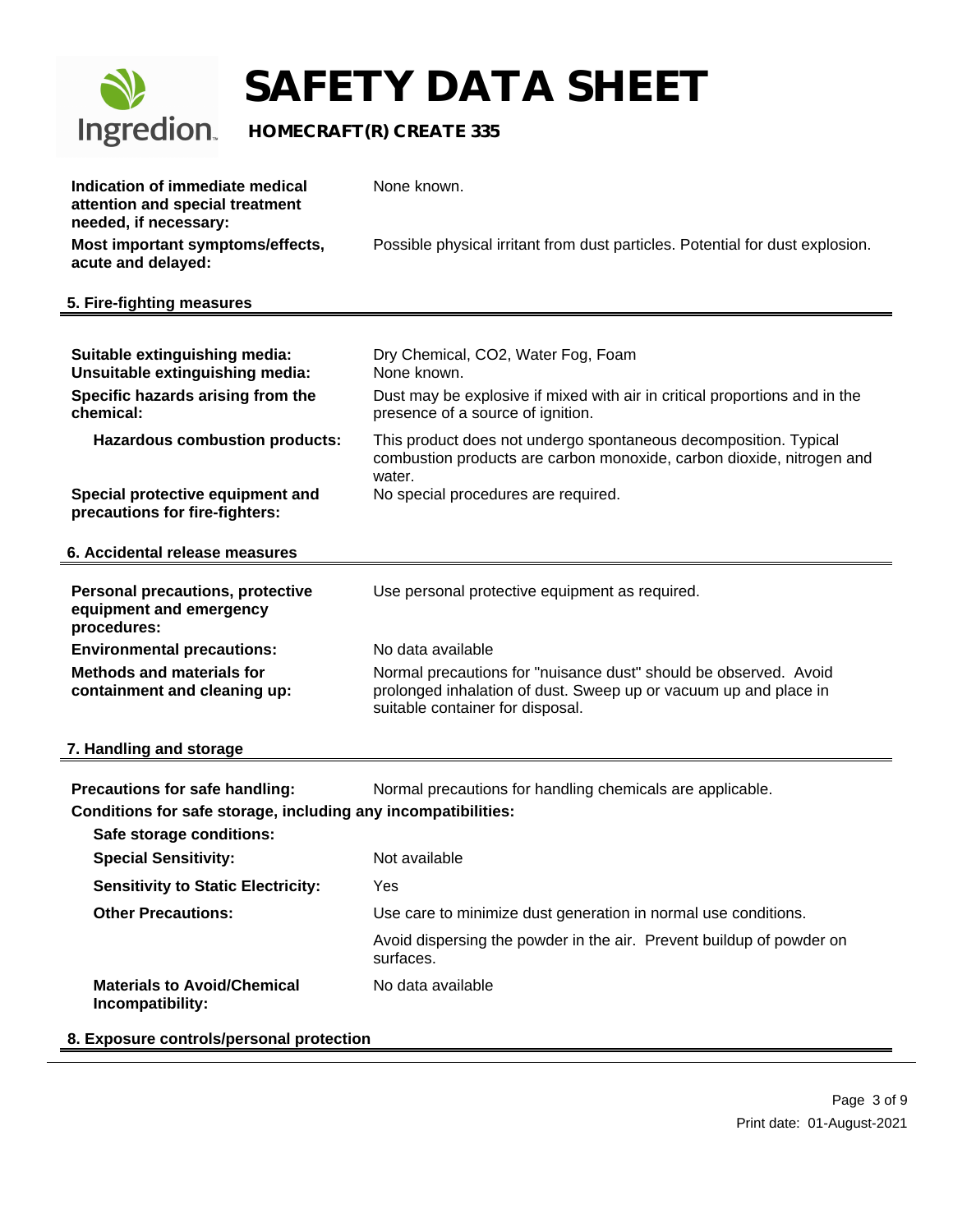

**Ingredion** HOMECRAFT(R) CREATE 335

#### **Control parameters – exposure standards, biological monitoring:**

| <b>Chemical component</b>                                              | <b>New Zealand -</b><br>Occupational<br><b>Exposure Limits</b><br>- TWAs | <b>ACGIH STEL</b>                                  | <b>New Zealand -</b><br>Occupational<br><b>Exposure Limits -</b><br><b>Ceilings</b> | <b>New Zealand -</b><br>Occupational<br><b>Exposure Limits -</b><br><b>Biological Exposure</b><br><b>Limits</b> |
|------------------------------------------------------------------------|--------------------------------------------------------------------------|----------------------------------------------------|-------------------------------------------------------------------------------------|-----------------------------------------------------------------------------------------------------------------|
| Not listed.                                                            |                                                                          |                                                    |                                                                                     |                                                                                                                 |
| Appropriate engineering controls:<br>No data available                 |                                                                          |                                                    |                                                                                     |                                                                                                                 |
| Individual protection measures, such as personal protective equipment: |                                                                          |                                                    |                                                                                     |                                                                                                                 |
| Eye protection:                                                        |                                                                          | Safety glasses recommended.                        |                                                                                     |                                                                                                                 |
| <b>Skin protection:</b>                                                |                                                                          | Uniforms, coveralls, or a lab coat should be worn. |                                                                                     |                                                                                                                 |
| Gloves:                                                                |                                                                          | No data available                                  |                                                                                     |                                                                                                                 |
| <b>Respiratory Protection:</b>                                         | No data available                                                        |                                                    |                                                                                     |                                                                                                                 |
| <b>Respirator Type(s):</b>                                             |                                                                          | NIOSH approved dust mask.                          |                                                                                     |                                                                                                                 |
| <b>Thermal Hazards:</b>                                                |                                                                          | Not available                                      |                                                                                     |                                                                                                                 |

#### **9. Physical and chemical properties**

| Appearance (physical state, color etc.):          |                   |  |
|---------------------------------------------------|-------------------|--|
| <b>Physical state:</b>                            | Powder.           |  |
| Color:                                            | Off-white         |  |
| Odor:                                             | Starch            |  |
| <b>Odor Threshold:</b>                            | Not available     |  |
| pH:                                               | Not available     |  |
| pH in (1%) Solution:                              | Approximately 6   |  |
| Melting point/freezing point (°C):                |                   |  |
| Melting Point (°C):                               | Not available     |  |
| Freezing point (°C):                              | No data available |  |
| Initial boiling point and boiling range<br>(°C):  | No data available |  |
| Flash Point (°C):                                 | No data available |  |
| <b>Flash Point Method:</b>                        | Not available     |  |
| <b>Evaporation Rate:</b>                          | Not applicable    |  |
| Flammability (solid, gas):                        | Not available     |  |
| Upper/lower flammability or explosive limits:     |                   |  |
| <b>Upper flammability or explosive</b><br>limits: | Not available     |  |
| Lower flammability or explosive<br>limits:        | Not available     |  |

**Appearance (physical state, color etc.):**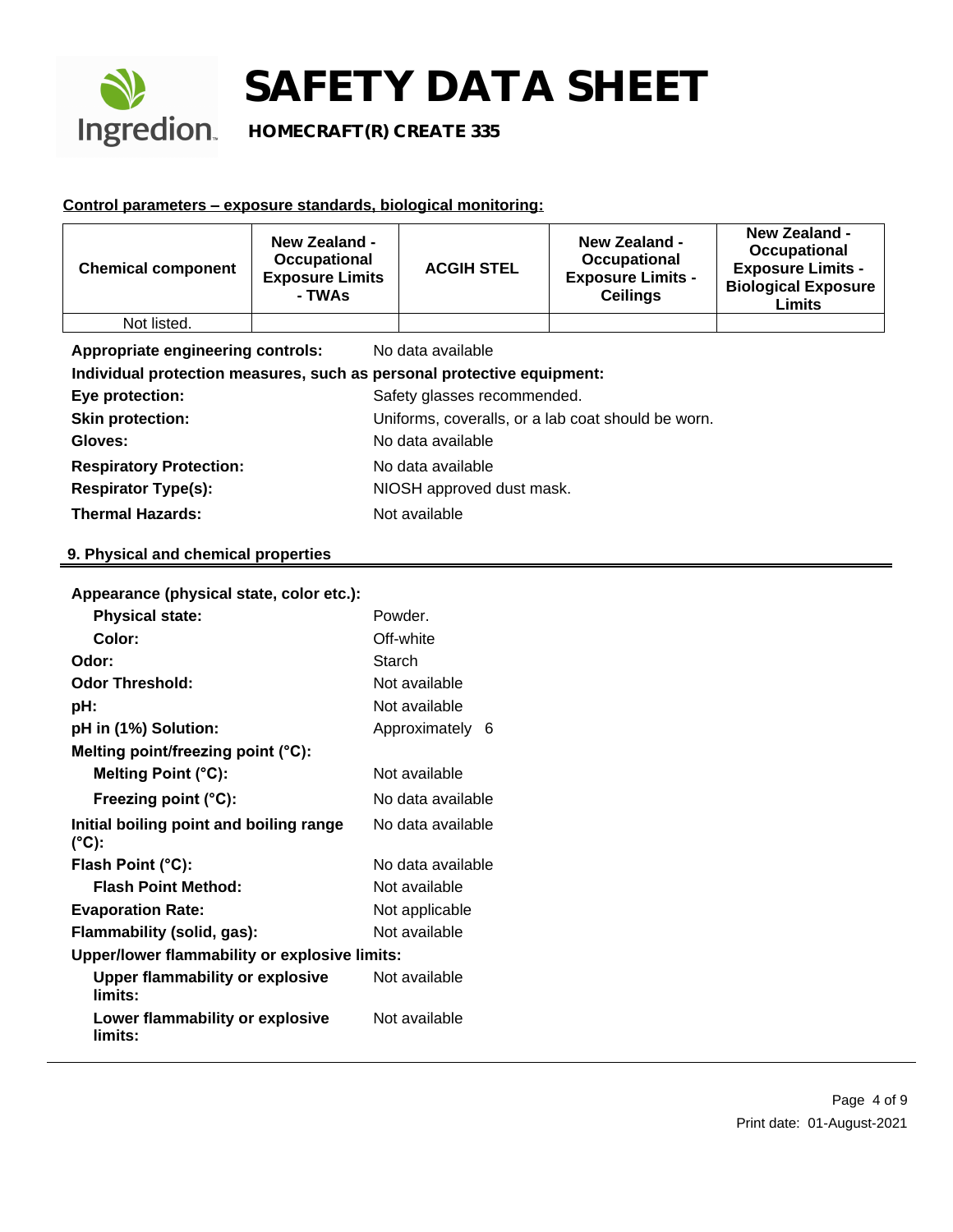

### **Ingredion** HOMECRAFT(R) CREATE 335

| Vapor pressure:                                                  | No data available |
|------------------------------------------------------------------|-------------------|
| Vapor density:                                                   | Not available     |
| <b>Relative density:</b>                                         | 1.5000000         |
| Solubility(ies):                                                 | Insoluble         |
| Partition coefficient: n-octanol/water:                          | Not available     |
| Auto-ignition temperature (°C):                                  | No data available |
| Decomposition temperature (°C):                                  | Not available     |
| Viscosity:                                                       | Not available     |
| VOC (as applied*- 2% by wt hardener-<br>less exempts and water): | NAP or            |
| <b>Bulk Density:</b>                                             | Not available     |
| 10. Stability and reactivity                                     |                   |

| <b>Reactivity:</b>                                                    | Not expected to be reactive                                                                                                                         |
|-----------------------------------------------------------------------|-----------------------------------------------------------------------------------------------------------------------------------------------------|
| <b>Chemical stability:</b>                                            | Stable                                                                                                                                              |
| Conditions to avoid (e.g., static<br>discharge, shock, or vibration): | None known.                                                                                                                                         |
| Incompatible materials:                                               | No data available                                                                                                                                   |
| <b>Possibility of hazardous reactions:</b>                            | Hazardous polymerization will not occur.                                                                                                            |
| <b>Hazardous decomposition products:</b>                              | This product does not undergo spontaneous decomposition. Typical<br>combustion products are carbon monoxide, carbon dioxide, nitrogen and<br>water. |

#### **11. Toxicological information**

| Information on the likely routes of<br>exposure (inhalation, ingestion, skin<br>and eye contact): | No data available                                                                                                                                                                      |
|---------------------------------------------------------------------------------------------------|----------------------------------------------------------------------------------------------------------------------------------------------------------------------------------------|
| Symptoms related to the physical,<br>chemical and toxicological<br>characteristics:               | No data available                                                                                                                                                                      |
|                                                                                                   | Delayed and immediate effects and also chronic effects from short- and long-term exposure:                                                                                             |
| <b>Acute toxicity:</b>                                                                            |                                                                                                                                                                                        |
| <b>Ingestion Toxicity:</b>                                                                        | None known.                                                                                                                                                                            |
| <b>Inhalation Toxicity:</b>                                                                       | No data available                                                                                                                                                                      |
| <b>Skin corrosion/irritation:</b>                                                                 | Based on available data, the GHS classification criteria are not met.<br>Unlikely to cause harmful effects under recommended conditions of<br>handling and use. Low order of toxicity. |
| Serious eye damage/irritation:                                                                    | Based on available data, the GHS classification criteria are not met.                                                                                                                  |
| <b>Respiratory or skin sensitisation:</b>                                                         | None known.                                                                                                                                                                            |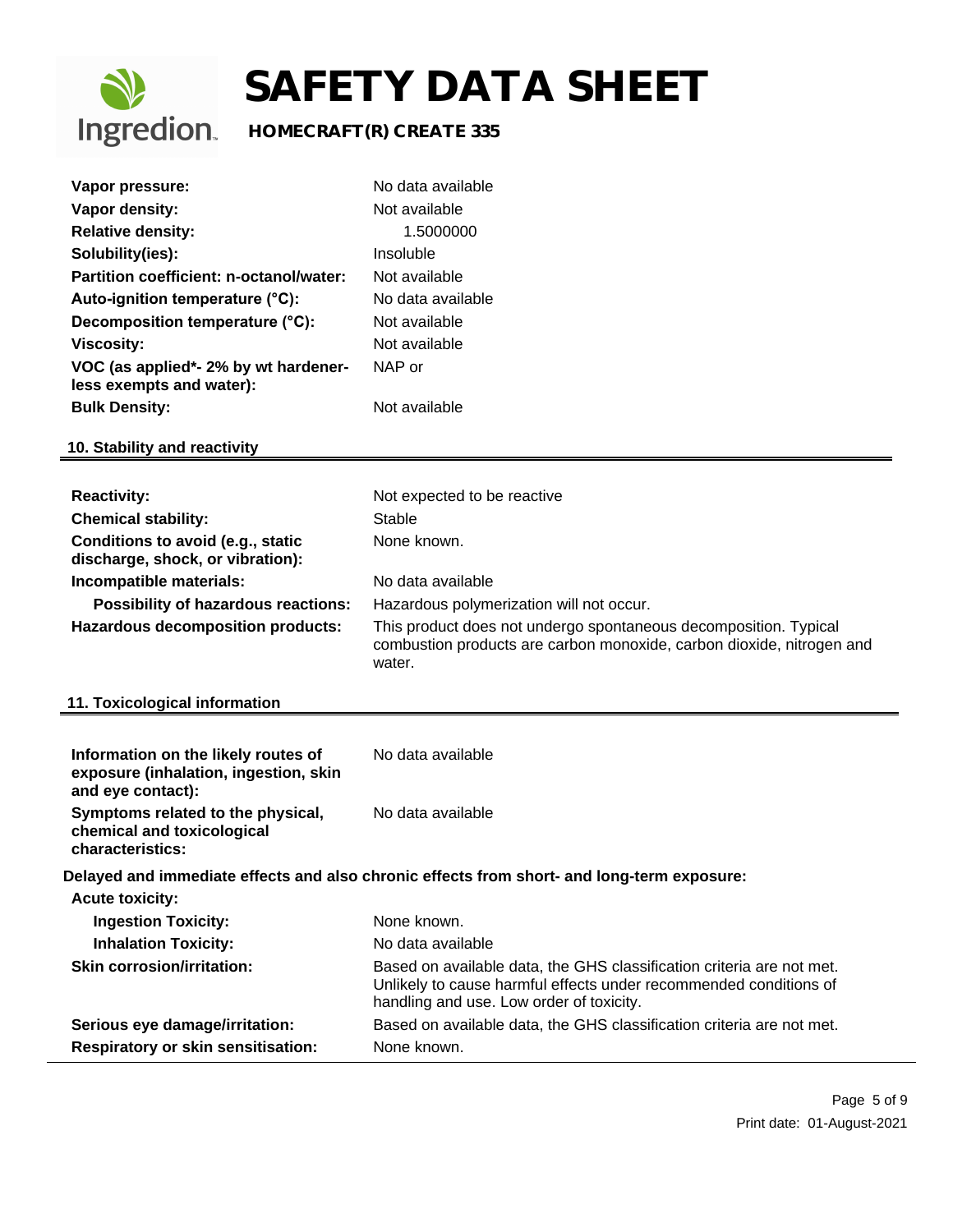

### **Ingredion** HOMECRAFT(R) CREATE 335

| Germ cell mutagenicity:                            | Based on available data, the GHS classification criteria are not met. |
|----------------------------------------------------|-----------------------------------------------------------------------|
| Carcinogenicity:                                   | Based on available data, the GHS classification criteria are not met. |
| <b>Reproductive and Developmental</b><br>Toxicity: | Based on available data, the GHS classification criteria are not met. |
| <b>STOT-single exposure:</b>                       | Based on available data, the GHS classification criteria are not met. |
| <b>STOT-repeated exposure:</b>                     | Based on available data, the GHS classification criteria are not met. |
| <b>Aspiration hazard:</b>                          | Based on available data, the GHS classification criteria are not met. |

#### **Numerical measures of toxicity (such as acute toxicity estimates):**

| <b>Chemical Name</b> | LD50 Oral | <b>LD50 Dermal</b> | <b>LC50 Inhalation</b> |
|----------------------|-----------|--------------------|------------------------|
| No data available    |           |                    |                        |

### **12. Ecological information**

| Ecotoxicity (aquatic and terrestrial, | No data available |
|---------------------------------------|-------------------|
| where available):                     |                   |

#### **Ecological Toxicity Data:**

| └ Chemical Name   | CAS# | <b>Aguatic EC50</b><br><b>Crustacea</b> | <b>Aguatic ERC50</b><br>Algae | <b>Aquatic LC50 Fish</b> |
|-------------------|------|-----------------------------------------|-------------------------------|--------------------------|
| No data available |      |                                         |                               |                          |

| Persistence and degradability:                                   | No data available |
|------------------------------------------------------------------|-------------------|
| <b>Bioaccumulative potential:</b>                                | No data available |
| <b>Mobility in soil:</b>                                         | <b>Unknown</b>    |
| Other adverse effects (such as<br>hazardous to the ozone layer): | None known.       |

#### **13. Disposal considerations**

| Description of waste residues and<br>information on their safe handling and<br>methods of disposal, including the<br>disposal of any contaminated<br>packaging: | Disposal should be in accordance with local, state or national legislation.                                       |
|-----------------------------------------------------------------------------------------------------------------------------------------------------------------|-------------------------------------------------------------------------------------------------------------------|
| Disposal of any contaminated<br>packaging:                                                                                                                      | Empty containers may contain product residue; follow SDS and label<br>warnings even after they have been emptied. |
| <b>Empty Container Warnings:</b>                                                                                                                                | Empty containers may contain product residue; follow SDS and label<br>warnings even after they have been emptied. |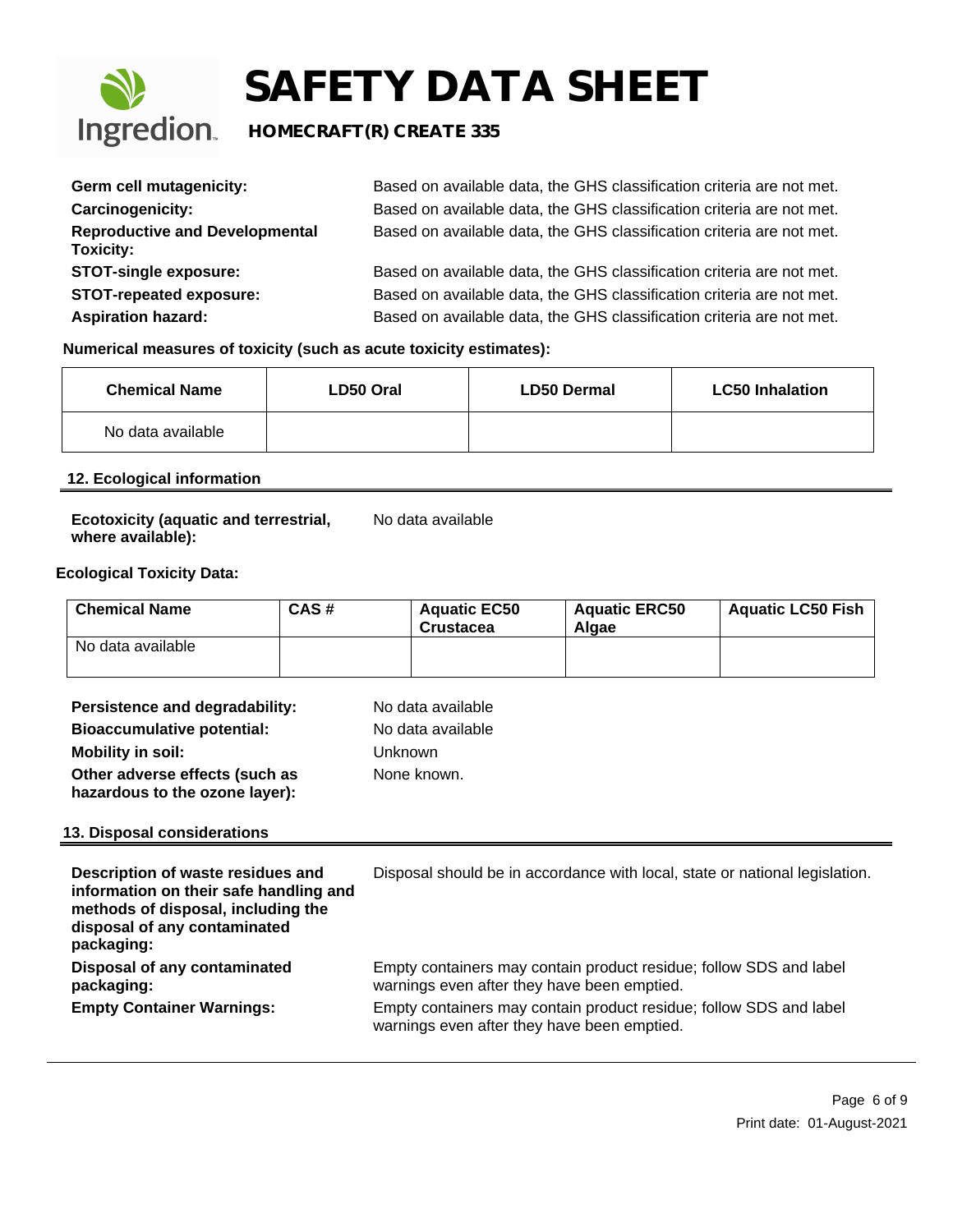

**Ingredion** HOMECRAFT(R) CREATE 335

#### **14. Transport information**

| <b>TSCA</b><br><b>FDA</b><br><b>HSNO approval number</b>                                                                                  | Safety, health and environmental regulations specific for the product in question:<br>This material is not on the TSCA Inventory. It is excluded under the Food,<br>Drug, and Cosmetic Act.<br>21CFR 170.30<br>None known |
|-------------------------------------------------------------------------------------------------------------------------------------------|---------------------------------------------------------------------------------------------------------------------------------------------------------------------------------------------------------------------------|
|                                                                                                                                           |                                                                                                                                                                                                                           |
|                                                                                                                                           |                                                                                                                                                                                                                           |
|                                                                                                                                           |                                                                                                                                                                                                                           |
|                                                                                                                                           |                                                                                                                                                                                                                           |
|                                                                                                                                           |                                                                                                                                                                                                                           |
| 15. Regulatory information                                                                                                                |                                                                                                                                                                                                                           |
| <b>HAZCHEM Code:</b>                                                                                                                      | No data available                                                                                                                                                                                                         |
| needs to be aware of or needs to<br>comply with in connection with<br>transport or conveyance either within<br>or outside their premises: |                                                                                                                                                                                                                           |
| Special precautions which a user                                                                                                          | Consult IMO regulations before transporting in bulk by ocean.                                                                                                                                                             |
| <b>Transport in bulk (according to Annex</b><br>II of MARPOL 73/78 and the IBC<br>Code):                                                  | Not available                                                                                                                                                                                                             |
| Environmental hazards (e.g., Marine<br>pollutant (Yes/No)):                                                                               | Not available                                                                                                                                                                                                             |
| Packing group, if applicable:                                                                                                             | Not applicable                                                                                                                                                                                                            |
| Transport hazard class(es):                                                                                                               | Not applicable                                                                                                                                                                                                            |
| <b>UN Proper shipping name:</b>                                                                                                           | Not applicable                                                                                                                                                                                                            |
| <b>UN number:</b>                                                                                                                         | No data available                                                                                                                                                                                                         |
| International carriage of dangerous goods by air (IATA):                                                                                  |                                                                                                                                                                                                                           |
| Packing group, if applicable:                                                                                                             | Not applicable                                                                                                                                                                                                            |
| Transport hazard class(es):                                                                                                               | Not applicable                                                                                                                                                                                                            |
| <b>UN Proper shipping name:</b>                                                                                                           | Not applicable                                                                                                                                                                                                            |
| <b>UN number:</b>                                                                                                                         | No data available                                                                                                                                                                                                         |
| International carriage of dangerous goods by sea (IMDG/IMO):                                                                              |                                                                                                                                                                                                                           |
| Packing group, if applicable:                                                                                                             | Not applicable                                                                                                                                                                                                            |
| Transport hazard class(es):                                                                                                               | Not Applicable                                                                                                                                                                                                            |
| <b>UN Proper shipping name:</b>                                                                                                           | Not applicable                                                                                                                                                                                                            |
| <b>UN number:</b>                                                                                                                         | No data available                                                                                                                                                                                                         |

**New Zealand Inventory of Chemicals (NZIoC):**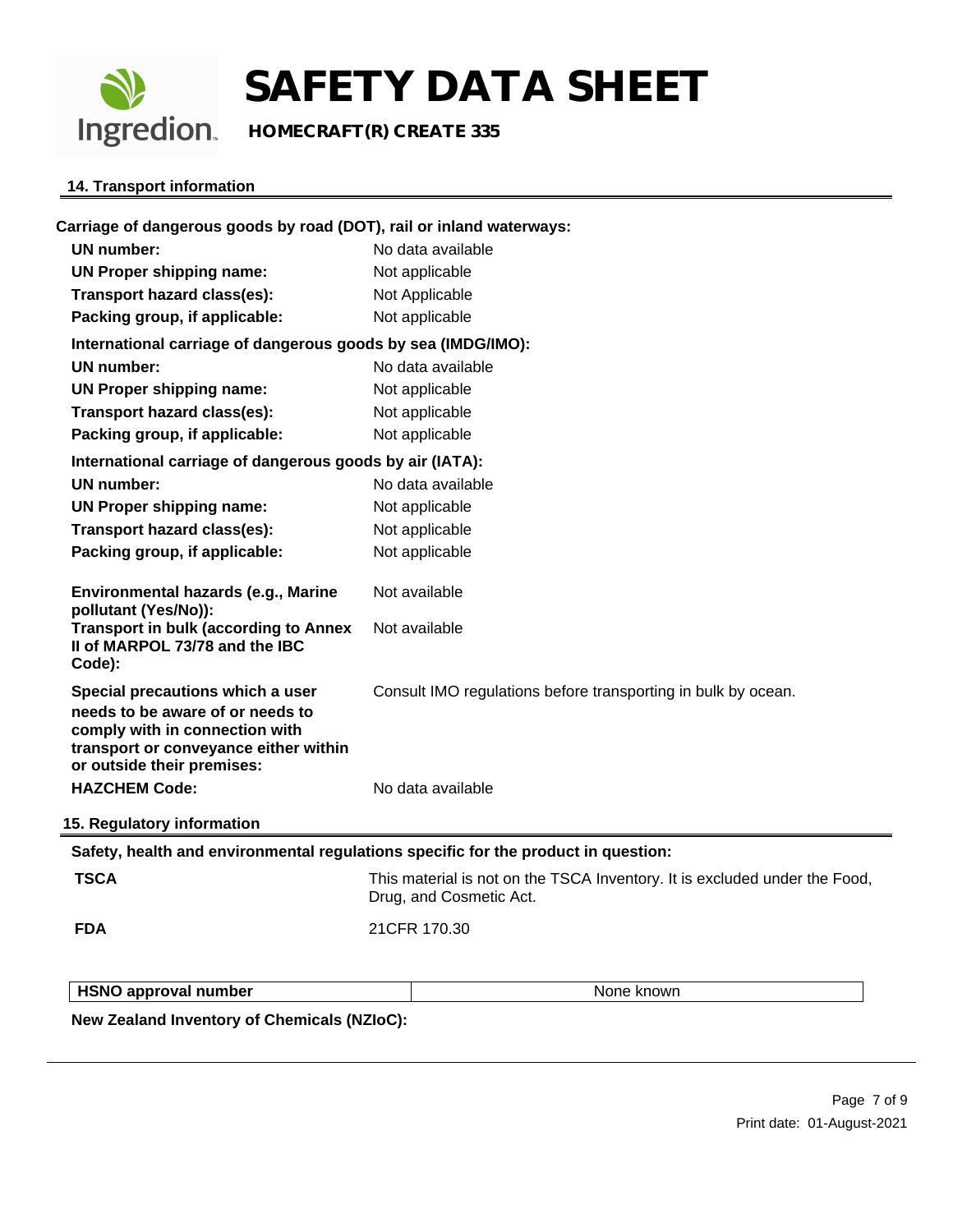

### **Ingredion** HOMECRAFT(R) CREATE 335

| <b>Chemical Name</b> | <b>CAS Number</b> | New Zealand Inventory of<br><b>Chemicals (NZIoC)</b> |
|----------------------|-------------------|------------------------------------------------------|
| No data available    |                   |                                                      |

#### **New Zealand - Priority List of Hazardous Substances:**

| <b>Chemical Name</b>               | <b>CAS Number</b> | <b>New Zealand - Priority List of</b><br><b>Hazardous Substances</b> |
|------------------------------------|-------------------|----------------------------------------------------------------------|
| No data available                  |                   |                                                                      |
| New Zecless HONO Texts Cubetaneses |                   |                                                                      |

#### **New Zealand - HSNO - Toxic Substances:**

| <b>Chemical Name</b> | <b>CAS Number</b> | <b>New Zealand - HSNO - Toxic</b><br><b>Substances</b> |
|----------------------|-------------------|--------------------------------------------------------|
| No data available    |                   |                                                        |

#### **New Zealand - HSNO - Hazardous Gases - Control Codes:**

| <b>Chemical Name</b> | <b>CAS Number</b> | <b>New Zealand - HSNO -</b><br><b>Hazardous Gases - Control</b><br>Codes |
|----------------------|-------------------|--------------------------------------------------------------------------|
| No data available    |                   |                                                                          |

#### **New Zealand - HSNO - Class 3, 4 and 5 Dangerous Goods - Control Codes:**

| <b>Chemical Name</b> | <b>CAS Number</b> | New Zealand - HSNO - Class 3, 4<br>and 5 Dangerous Goods -<br><b>Control Codes</b> |
|----------------------|-------------------|------------------------------------------------------------------------------------|
| No data available    |                   |                                                                                    |

#### **16. Other information, including date of preparation or last revision.**

| <b>Revision Date:</b>              | 31-07-2021                                                  |
|------------------------------------|-------------------------------------------------------------|
| Supercedes:                        | 27-05-2020                                                  |
| <b>Revision Number:</b>            | 4                                                           |
| <b>Reason for revision:</b>        | <b>New</b>                                                  |
| <b>FOR INFORMATION CONTACT::</b>   | New Zealand: Ingredion ANZ Pty Ltd                          |
|                                    | Customer Service: +64-9-5820284 (Business Hours)            |
| <b>Abbreviations and acronyms:</b> | CAS = Chemical Abstract Service                             |
|                                    | DNEL= Derivative No Effect Level                            |
|                                    | EC= European Community                                      |
|                                    | EINECS = European Inventory of Existing Chemical Substances |